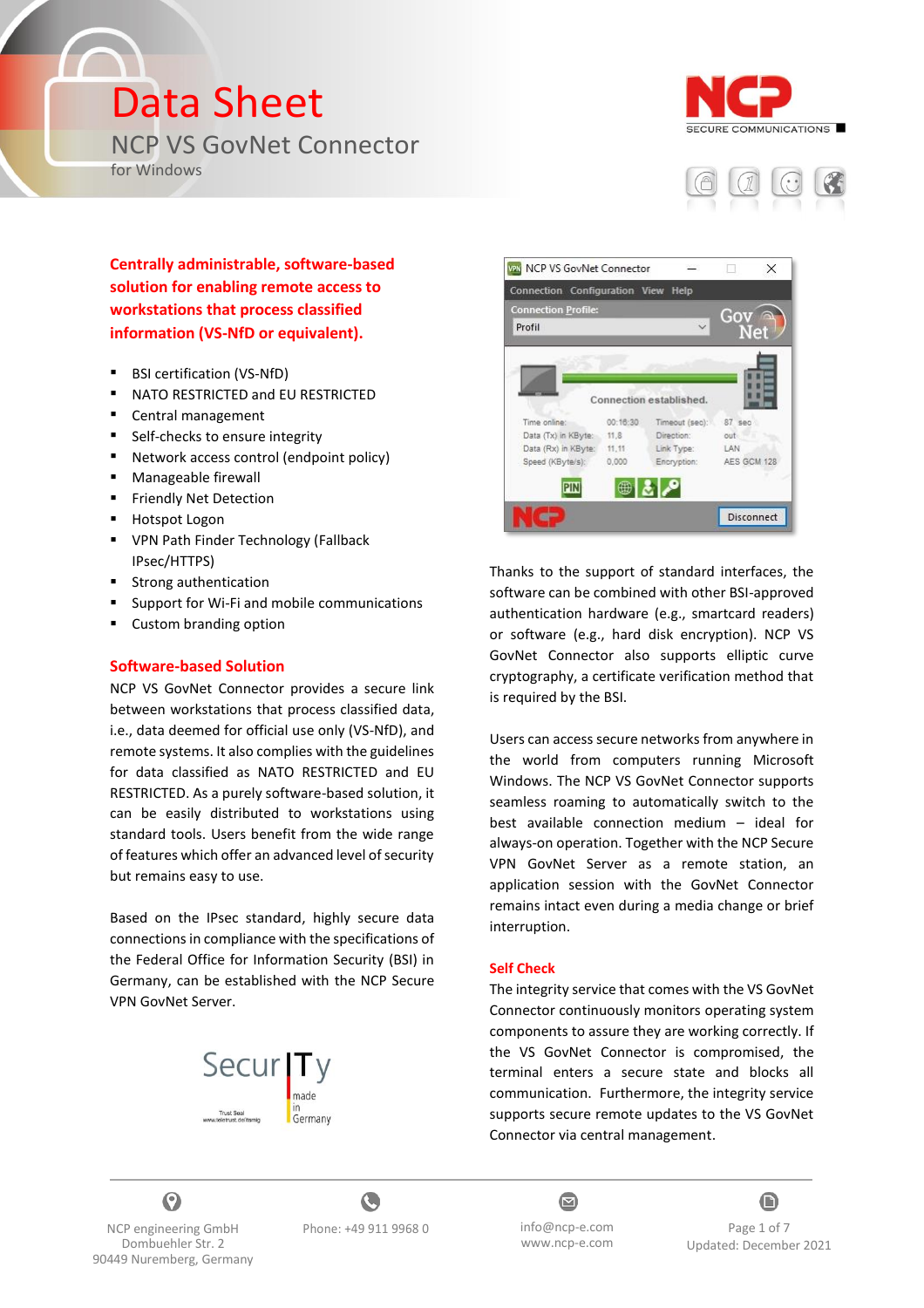# Data Sheet

NCP VS GovNet Connector

for Windows





#### **VPN Path Finder Technology**

NCP's patented VPN Path Finder Technology also enables remote access behind firewalls which block IPsec traffic. This is accomplished by automatically switching to a modified IPsec protocol mode which uses the HTTPS port to establish a VPN tunnel. This offers the same security features as IPsec, which means that the VPN Path Finder protocol does not need to be re-evaluated for security reasons.

Cost-effective operation is also made possible by the budget manger included in the NCP VS GovNet Connector. Volume and time budgets can be set for individual providers to ensure that online costs do not get out of hand.

#### **Authentication**

In addition to supporting certificates or smart cards in a PKI (Public Key Infrastructure), NCP VS GovNet Connector also optionally supports OTP solutions $3$ (One Time Password), as well as biometric authentication, before the VPN connection is established, for example via fingerprint or facial recognition. The authentication process begins directly after the user clicks "Connect" in the connector GUI, but the connection is not initiated until biometric authentication has been successfully completed. If the device does not have any hardware for biometric authentication, or if this is not activated, the user may alternatively enter a password.

#### **Network Access Control**

The endpoint policy check prevents inadequately protected devices from accessing the secure central network. Here information about the status of a virus scanner, the domain affiliation, the status of the operating system, and other factors can be queried.

#### **Firewall**

The NCP VS GovNet Connector includes an integrated dynamic personal firewall. This can be managed centrally, so that rules for ports, IP addresses, segments, and applications can be set by the administrator. Firewall rules can also be configured for with or without a VPN connection. Additionally, the firewall of the NCP VS GovNet Connector is automatically enabled during the system startup of the computer.

#### **Friendly Net Detection**

The Friendly Net Detection feature uses certificatebased authentication of the Friendly Net Detection Server in secure corporate or government networks to detect a secure network environment (Friendly Net). As a result, firewall rules configured in the VS GovNet Connector for the Friendly Net can be automatically activated when a friendly network is detected. This would be done, for example, to allow secure data exchange without a necessary VPN connection, or to allow administrative access to the device. Furthermore, the establishment of a VPN tunnel can be denied when the user is trying to do so from within the Friendly Network.

#### **Hotspot Logon**

Often users are prevented from accessing Wi-Fi hotspots by security requirements that only permit communication through a VPN tunnel in insecure network environments, since this first requires accessing a login page via a web browser without a VPN tunnel.

This issue is resolved by the Hotspot Logon feature in the VS GovNet Connector, which offers the highest level of security while logging on to hotspots before the VPN tunnel is set up via a dedicated, secure web browser together with dynamic firewall rules. If the login is successful, the VS GovNet Connector automatically sets up the VPN tunnel.

#### **Central Management**

Organizations can deploy, set up, update, and manage the NCP VS GovNet Connector via NCP



NCP engineering GmbH Dombuehler Str. 2 90449 Nuremberg, Germany





 $\bf G$ Page 2 of 7 Updated: December 2021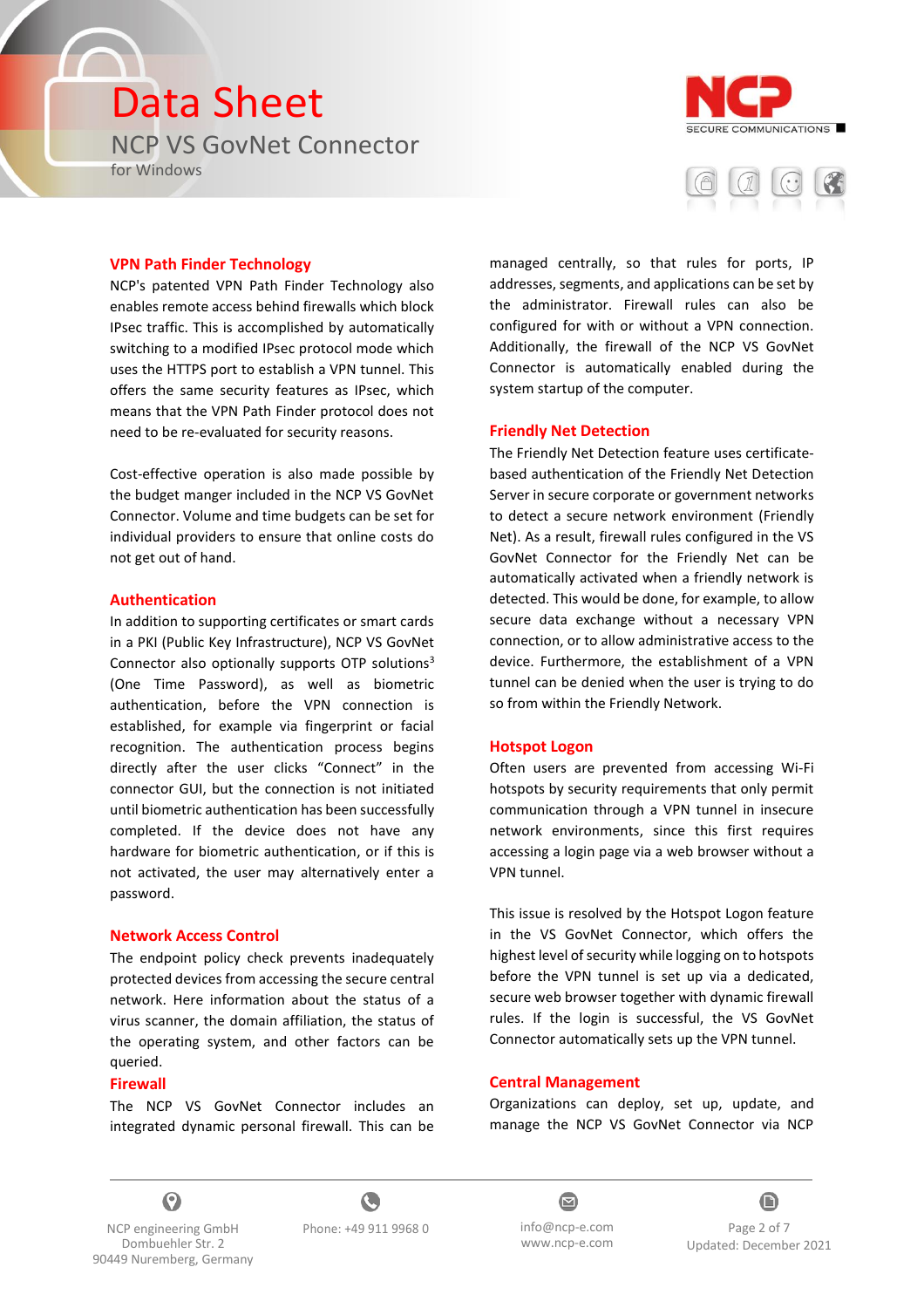### Data Sheet NCP VS GovNet Connector for Windows





Secure Enterprise Management (SEM) and the associated VS GovNet Connector plug-in as a single point of administration (a prerequisite for using the NCP VS GovNet Connector). In principle, all settings in the NCP VS GovNet Connector can be locked by the administrator, preventing users from inadvertently or deliberately changing configurations. Beyond that, log files generated at the VS GovNet Connector, as well as the new audit log with all security-relevant incidents, are periodically transmitted to central management server for evaluation.

#### **Quality of Service**

Through the Quality-of-Service feature, bandwidth for configured applications, such as Voice over Internet Protocol (VoIP), is reserved. The prioritization of selected data sources at the end user takes place for outgoing data transport in the VPN tunnel. For remote workers, this means stable VoIP communication through the VPN tunnel even with high data volumes.

#### **Custom Branding**

With the custom branding option, companies can display their own logo or support information in the provided banner on the client interface. This client interface also supports accessibility features including screen readers.



NCP engineering GmbH Dombuehler Str. 2 90449 Nuremberg, Germany





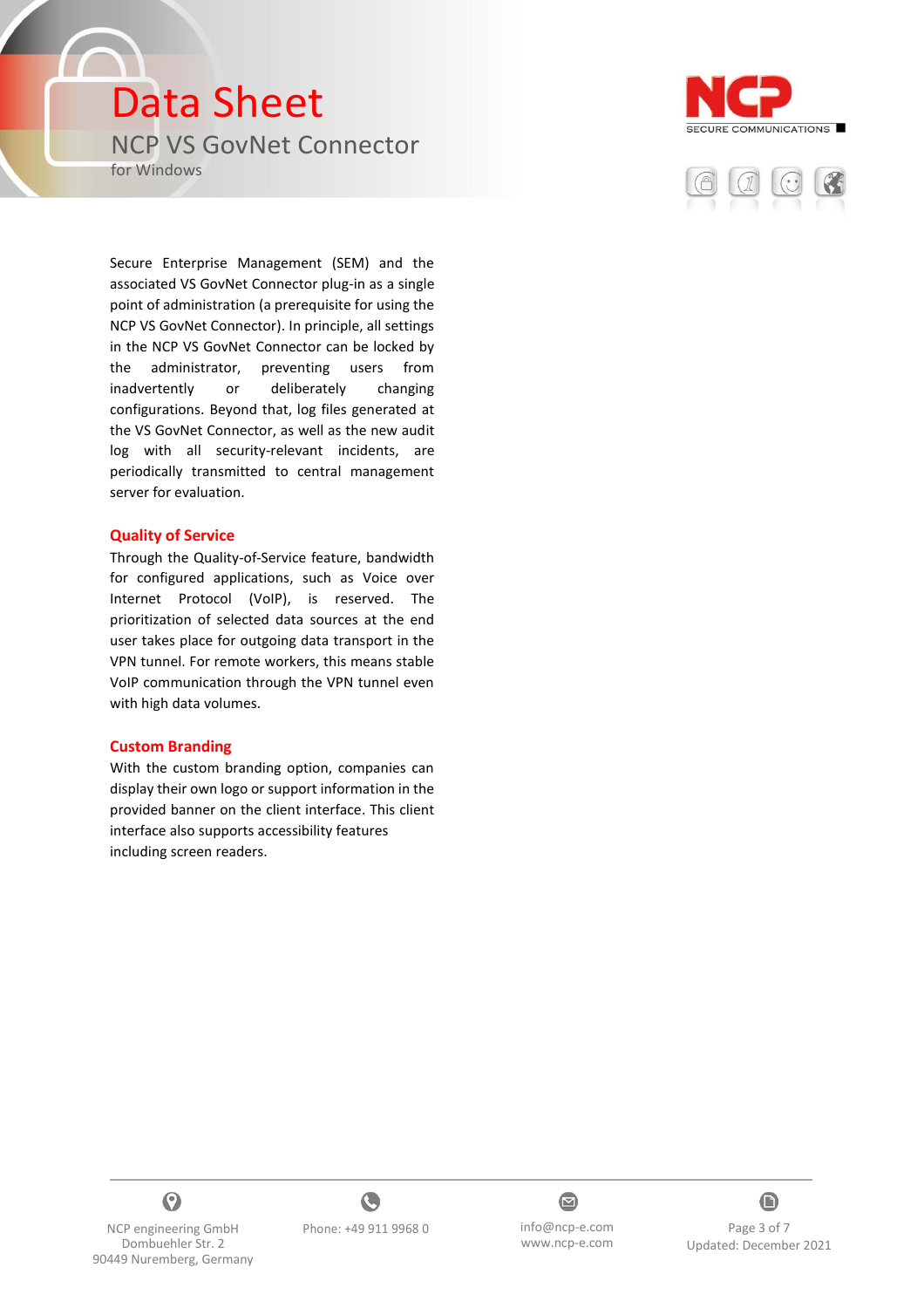### Data Sheet NCP VS GovNet Connector

for Windows

ſ.





| <b>Operating Systems</b> <sup>1</sup>                       | Microsoft Windows 10 (64-bit) version 1607 or later (x86-64)<br>Microsoft Windows 11 (64-bit) (x86-64)<br>Support of all IPsec standards according to the RFC                                                                                                                                                                                                                                                                                                                                                                                                                                                                                                                                                                                                                                                   |  |  |
|-------------------------------------------------------------|-----------------------------------------------------------------------------------------------------------------------------------------------------------------------------------------------------------------------------------------------------------------------------------------------------------------------------------------------------------------------------------------------------------------------------------------------------------------------------------------------------------------------------------------------------------------------------------------------------------------------------------------------------------------------------------------------------------------------------------------------------------------------------------------------------------------|--|--|
| <b>Security Features</b>                                    |                                                                                                                                                                                                                                                                                                                                                                                                                                                                                                                                                                                                                                                                                                                                                                                                                 |  |  |
| <b>Integrated Firewall</b><br><b>Firewall Configuration</b> | Stateful packet inspection;<br>IP-NAT (network address translation);<br>differentiated filter rules for: Protocols, ports, applications and addresses, protection of<br>the LAN adapter;<br>IPv4 and IPv6 support; central administration<br>Friendly Net Detection (automatic switchover of firewall rules when the connected<br>network is detected using an NCP FND server 4);<br>Secure Hotspot Logon;<br>Home Zone $2$ ;                                                                                                                                                                                                                                                                                                                                                                                   |  |  |
| VPN Bypass <sup>2</sup>                                     | The VPN bypass function allows you to define applications that are allowed to<br>communicate directly via the Internet outside of the VPN tunnel despite disabling split<br>tunneling. Alternatively, data communication outside the VPN tunnel can be permitted by<br>the domain or destination address.                                                                                                                                                                                                                                                                                                                                                                                                                                                                                                       |  |  |
| <b>Virtual Private</b><br>Networking <sup>3</sup>           | IPsec (Layer 3 tunneling), RFC-conformant; IKEv1/ IKEv2;<br>Event log; Communication only in tunnel; MTU size fragmentation and reassembly;<br>DPD; NAT traversal (NAT-T); IPsec tunnel mode                                                                                                                                                                                                                                                                                                                                                                                                                                                                                                                                                                                                                    |  |  |
| Encryption                                                  | Symmetric encryption:<br>AES 128, 192, 256 bits; Blowfish 128, 448 bits; Triple-DES 112, 168 bits;<br>Dynamic methods for key exchange:<br>RSA up to 8192 bits; Seamless Rekeying (PFS);<br>Hash algorithms:<br>SHA-1, SHA-256, SHA-384, SHA-512, MD5, DH group 1, 2, 5, 14-21, 25-30                                                                                                                                                                                                                                                                                                                                                                                                                                                                                                                           |  |  |
| <b>Authentication Methods<sup>3</sup></b>                   | IKEv1 (Aggressive and Main Mode), Quick Mode; XAUTH for extended user<br>authentication; IKEv2<br>IKE-Config mode for dynamic allocation of a virtual address from the internal address<br>range (private IP); PFS;<br>PAP, CHAP, MS CHAP V.2;<br>IEEE 802.1x: EAP-MD5 (Extensible Authentication Protocol): Extended authentication<br>against switches and access points (Layer 2); EAP-TLS (Extensible Authentication Protocol<br>- Transport Layer Security): Extended authentication against switches and access points<br>based on certificates (Layer 2);<br>Support of certificates in a PKI: Soft certificates, smart cards, USB tokens and certificates<br>with ECC technology<br>Multi-certificate configuration; one-time passwords and challenge response systems<br>(including RSA SecurID Ready) |  |  |







NCP engineering GmbH Dombuehler Str. 2 90449 Nuremberg, Germany www.ncp-e.com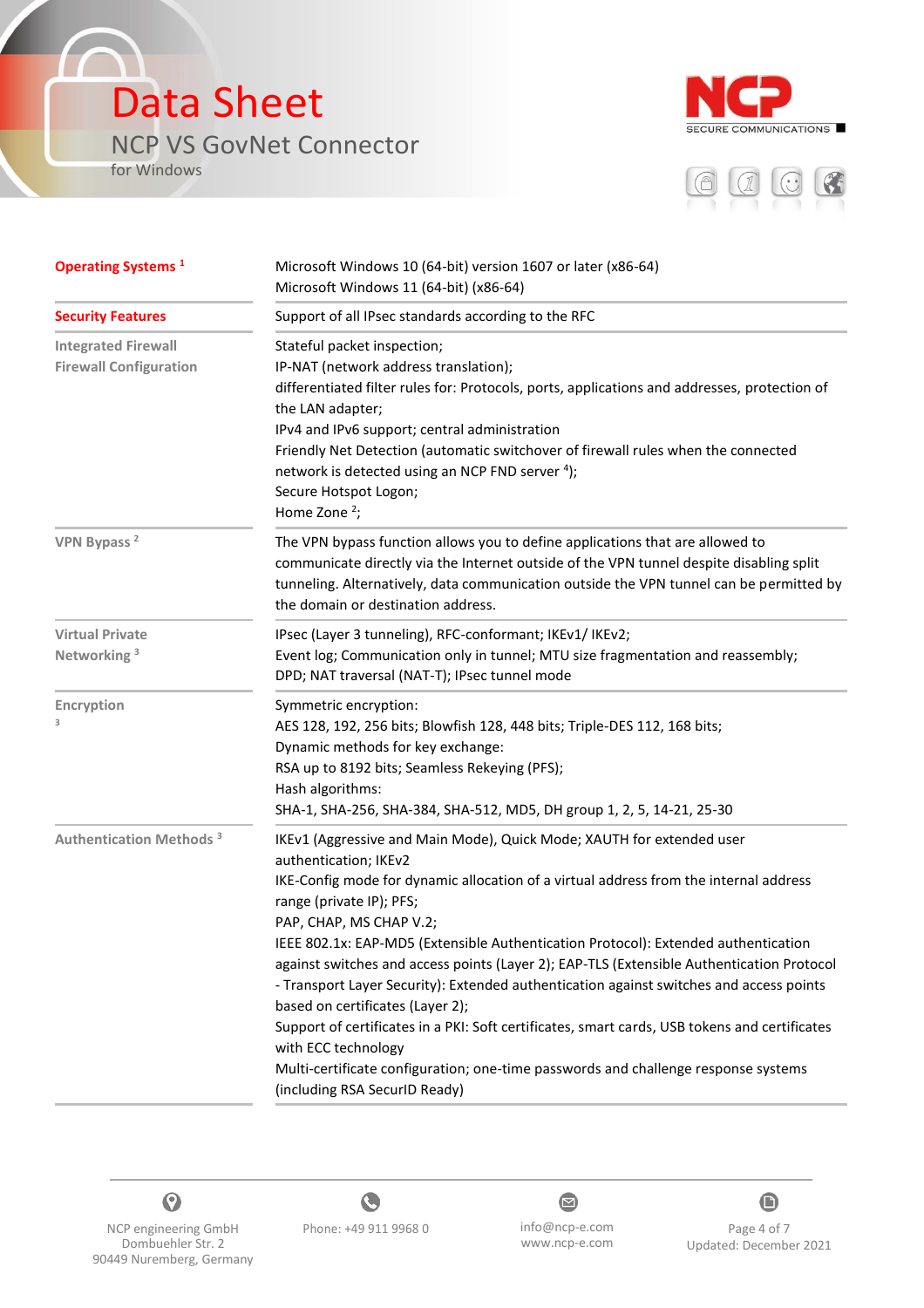### Data Sheet NCP VS GovNet Connector

for Windows

ſ.





| <b>Strong Authentication 3</b>      | X.509 v.3 Standard; biometric authentication                                                                                                                                                                                             |  |
|-------------------------------------|------------------------------------------------------------------------------------------------------------------------------------------------------------------------------------------------------------------------------------------|--|
|                                     | PKCS#11 interface for encryption tokens (USB and smartcards);                                                                                                                                                                            |  |
|                                     | Smartcard Operating Systems: TeleSec TCOS 3.0 Signature Card Version 2.0 Release 1,                                                                                                                                                      |  |
|                                     | Atos CardOS V5.3 QES, v1.0;                                                                                                                                                                                                              |  |
|                                     | Smart Card Reader Interfaces: PC/SC, CT API; Microsoft CSP;                                                                                                                                                                              |  |
|                                     | PKCS#12 Interface for private keys in soft certificates;                                                                                                                                                                                 |  |
|                                     | CSP for using user certificates in the Windows certificate store;                                                                                                                                                                        |  |
|                                     | CSP for using smart cards via the manufacturer's API <sup>7</sup>                                                                                                                                                                        |  |
|                                     | PIN policy; administrative specification for entering arbitrarily complex PINs;                                                                                                                                                          |  |
|                                     | Revocation: EPRL (End-entity Public-key Certificate Revocation List, form. CRL), CARL                                                                                                                                                    |  |
|                                     | (Certification Authority Revocation List, form. ARL), OCSP                                                                                                                                                                               |  |
| PKI Enrollment <sup>2</sup>         | <b>CMP (Certificate Management Protocol)</b>                                                                                                                                                                                             |  |
| Network Access Control <sup>5</sup> | Endpoint policy: Checks current status of the virus scanner, existing hotfixes/service<br>packs, services started, etc.                                                                                                                  |  |
| <b>Networking Features</b>          | LAN emulation: Virtual Ethernet Adapter, Full WWAN Support (Wireless Wide Area<br>Network, Mobile Broadband)                                                                                                                             |  |
| <b>Network Protocols</b>            | IPv4 / IPv6 Dual Stack Support                                                                                                                                                                                                           |  |
| Dialer <sup>2</sup>                 | NCP Internet Connector or Microsoft RAS Dialer (for ISP dial-up via dial-up script)                                                                                                                                                      |  |
| Seamless Roaming <sup>2,6</sup>     | Automatic transfer of the VPN tunnel to a different communication medium (LAN / Wi-Fi                                                                                                                                                    |  |
|                                     | /3G / 4G) without changing the IP address to avoid interrupting communication via the                                                                                                                                                    |  |
|                                     | VPN tunnel or disconnecting application sessions.                                                                                                                                                                                        |  |
| VPN Path Finder <sup>6</sup>        | NCP Path Finder Technology: Fallback to HTTPS from IPsec (port 443) if neither port 500<br>nor UDP encapsulation are available                                                                                                           |  |
| <b>IP Address Allocation</b>        | DHCP (Dynamic Host Control Protocol);                                                                                                                                                                                                    |  |
|                                     | DNS <sup>2</sup> : Selection of the central gateway with dynamic public IP address by querying the IP<br>address via DNS                                                                                                                 |  |
| <b>Connection Media</b>             | Internet, LAN, WLAN, GSM (inc. HSCSD), GPRS, UMTS, LTE, HSDPA, 5G                                                                                                                                                                        |  |
| <b>Line Management</b>              | DPD with configurable time interval; Short Hold Mode; Timeout (time and fee controlled);<br>Budget Manager (management of connection time and/or volume for GPRS/UMTS and<br>WLAN, separate management for roaming abroad for GPRS/UMTS) |  |
|                                     | Connection modes: automatic, manual, variable (The connection setup depends on the<br>method of disconnection.)                                                                                                                          |  |
| <b>APN from SIM card</b>            | The APN (Access Point Name) defines the access point of a provider for a mobile data<br>connection. The APN data is automatically transferred from the respective SIM card to<br>the client configuration during a provider change       |  |
| <b>Data Compression</b>             | IPCOMP (Izs), deflate (only for IKEv1)                                                                                                                                                                                                   |  |
|                                     |                                                                                                                                                                                                                                          |  |



NCP engineering GmbH Dombuehler Str. 2 90449 Nuremberg, Germany



 $\bullet$ www.ncp-e.com



Page 5 of 7 Updated: December 2021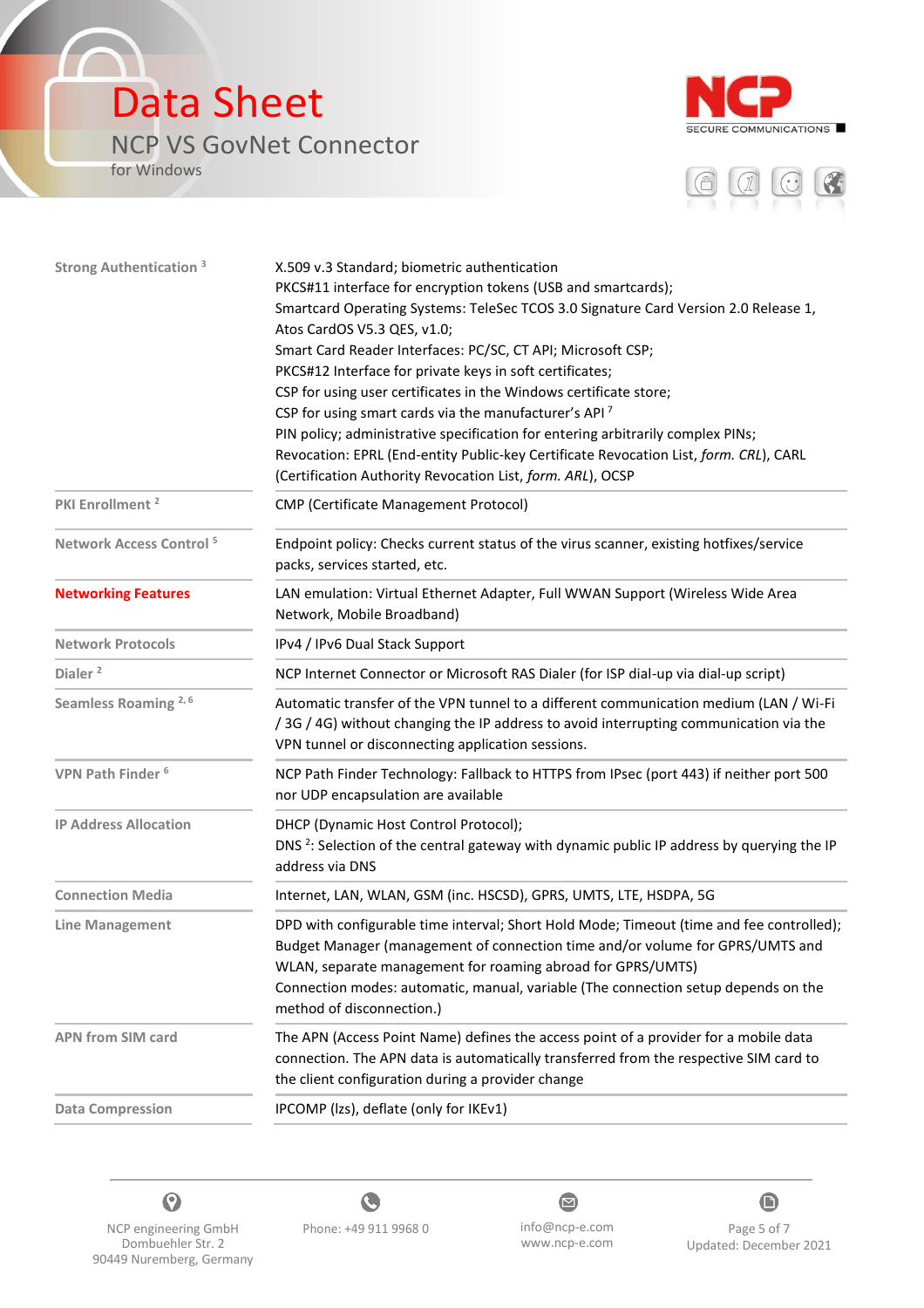### Data Sheet NCP VS GovNet Connector

for Windows





| <b>Quality of Service</b>                         | Outgoing bandwidth can be prioritized in the VPN tunnel.                                                                                                                                                                                                                                                                                                                                                                                                     |                                                                                                                                                      |  |  |
|---------------------------------------------------|--------------------------------------------------------------------------------------------------------------------------------------------------------------------------------------------------------------------------------------------------------------------------------------------------------------------------------------------------------------------------------------------------------------------------------------------------------------|------------------------------------------------------------------------------------------------------------------------------------------------------|--|--|
| Optional Features <sup>3</sup>                    | Automatic media recognition, UDP encapsulation, WISPr support (T-Mobile Hotspots),<br>IPsec roaming or Wi-Fi roaming (Prerequisite: NCP (Virtual) Secure Enterprise VPN Server<br>or NCP Secure VPN GovNet Server)                                                                                                                                                                                                                                           |                                                                                                                                                      |  |  |
| <b>Point-to-Point Protocols</b>                   | PPP over GSM, PPP over Ethernet, MLP, CCP, CHAP                                                                                                                                                                                                                                                                                                                                                                                                              |                                                                                                                                                      |  |  |
| <b>Internet Society</b><br><b>RFCs and Drafts</b> | RFC 2401 -2409 (IPsec), RFC 3947 (NAT-T negotiations), RFC 3948 (UDP encapsulation),<br>IP Security Architecture, ESP, ISAKMP/Oakley, IKE, XAUTH, IKECFG, DPD, NAT Traversal<br>(NAT-T), UDP encapsulation, IPCOMP, IKEv2 authentication according to RFC 7427 (padding<br>method)                                                                                                                                                                           |                                                                                                                                                      |  |  |
| <b>Client Monitor</b><br><b>Intuitive GUI</b>     | Multilingual (German, English);<br>Client Info Center;<br>Configuration, connection control and monitoring, connection statistics, log files (colored<br>display, simple copy and paste function);<br>Internet availability test tool;<br>Trace tool for fault diagnosis;<br>Display of connection status;<br>Integrated support for Mobile Connect Cards;<br>Configuration and profile management with password protection, configuration<br>parameter lock |                                                                                                                                                      |  |  |
| <b>Central Management</b>                         | The following software versions or newer versions are a prerequisite for the operation and<br>central management of the NCP VS GovNet Connector:<br>NCP Secure Enterprise Management Server version 6.00 or later<br><b>NCP Management Console:</b><br>VS GovNet Connector Configuration Plugin:<br>License Plugin:<br>Firewall Plug-in:<br>PKI Enrollment Plug-in:<br>Endpoint Policy Plug-in:                                                              | Version 6.00 or later<br>Version 2.10 or later<br>Version 12.30 or later<br>Version 12.30 or later<br>Version 4.05 or later<br>Version 4.00 or later |  |  |

<sup>1</sup> For VS-NfD-compliant operation, the BSI requirements regarding the operating system used must be observed.

<sup>2</sup> This feature is not part of the VS-NfD approval.

- <sup>3</sup> For VS-NfD-compliant operation, only the algorithms provided for this purpose and BSI-compliant solutions for VS-NfD-compliant authentication may be used. For example by means of a smart card reader with an integrated PIN pad, such as the PURE SCT cyberJack® RFID standard.
- <sup>4</sup> The NCP Friendly Net Detection Server can be downloaded free of charge as an add-on here: https://www.ncp-e.com/de/service/download-vpn-client/
- <sup>5</sup> Prerequisite: NCP Secure Enterprise VPN Server, NCP Virtual Secure Enterprise VPN Server or NCP Secure VPN GovNet Server, NCP Secure Enterprise Management
- <sup>6</sup> Prerequisite: NCP Secure Enterprise VPN Server, NCP Virtual Secure Enterprise VPN Server or NCP Secure VPN GovNet Server



NCP engineering GmbH Dombuehler Str. 2 90449 Nuremberg, Germany

C Phone: +49 911 9968 0 info@ncp-e.com

 $\bullet$ www.ncp-e.com



Page 6 of 7 Updated: December 2021